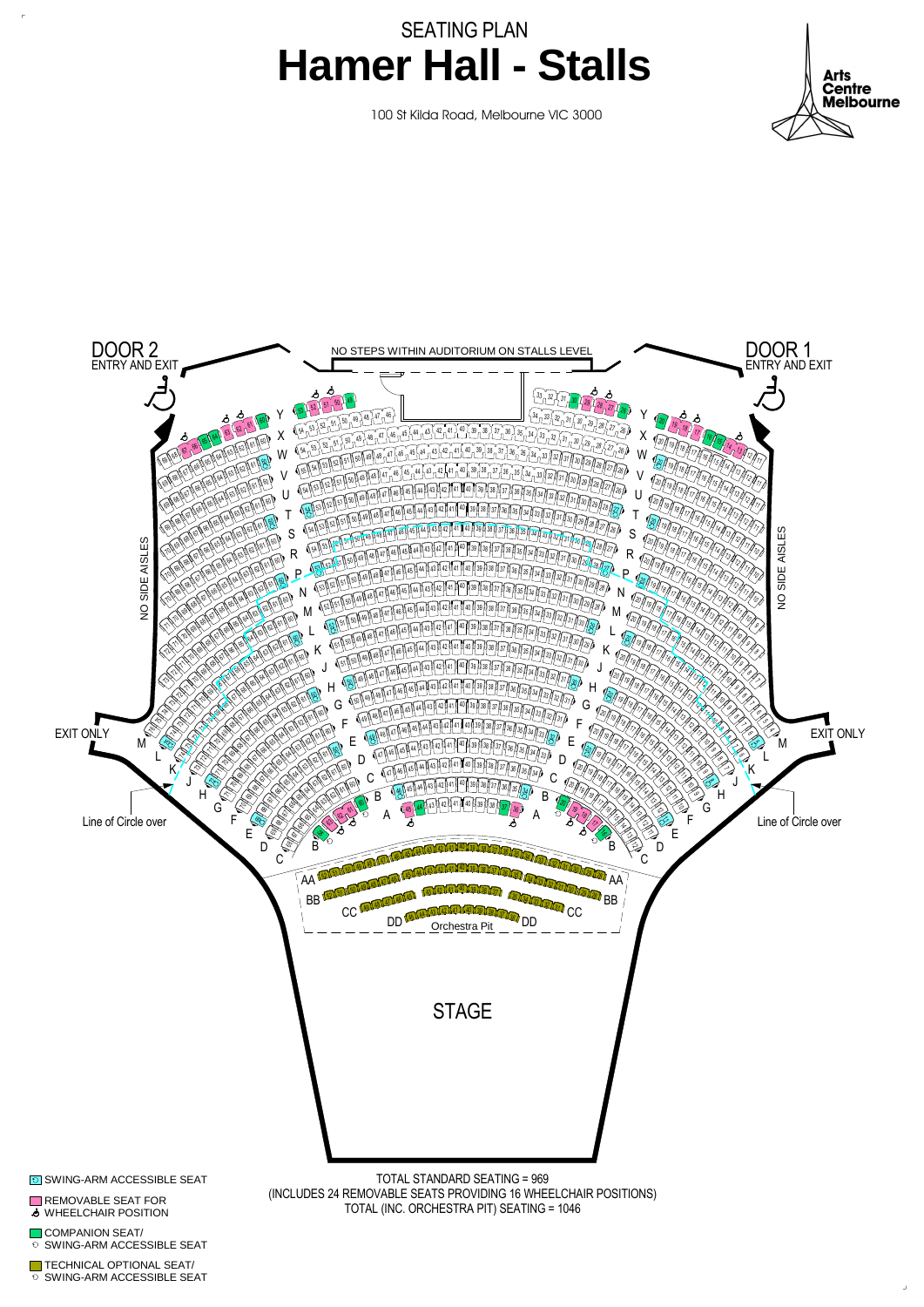



**Arts Centre Melbourne** 

TOTAL STANDARD SEATING = 559 (INCLUDES 10 REMOVABLE SEATS PROVIDING 6 WHEELCHAIR POSITIONS) TOTAL (INC. CHOIR SIDE) SEATING = 631

TECHNICAL OPTIONAL SEAT/ SWING-ARM ACCESSIBLE SEAT

**COMPANION SEAT/ SWING-ARM ACCESSIBLE SEAT** 

REMOVABLE SEAT FOR **S** WHEELCHAIR POSITION

**SWING-ARM ACCESSIBLE SEAT** 

## SEATING PLAN **Hamer Hall - Circle**

100 St Kilda Road, Melbourne VIC 3000